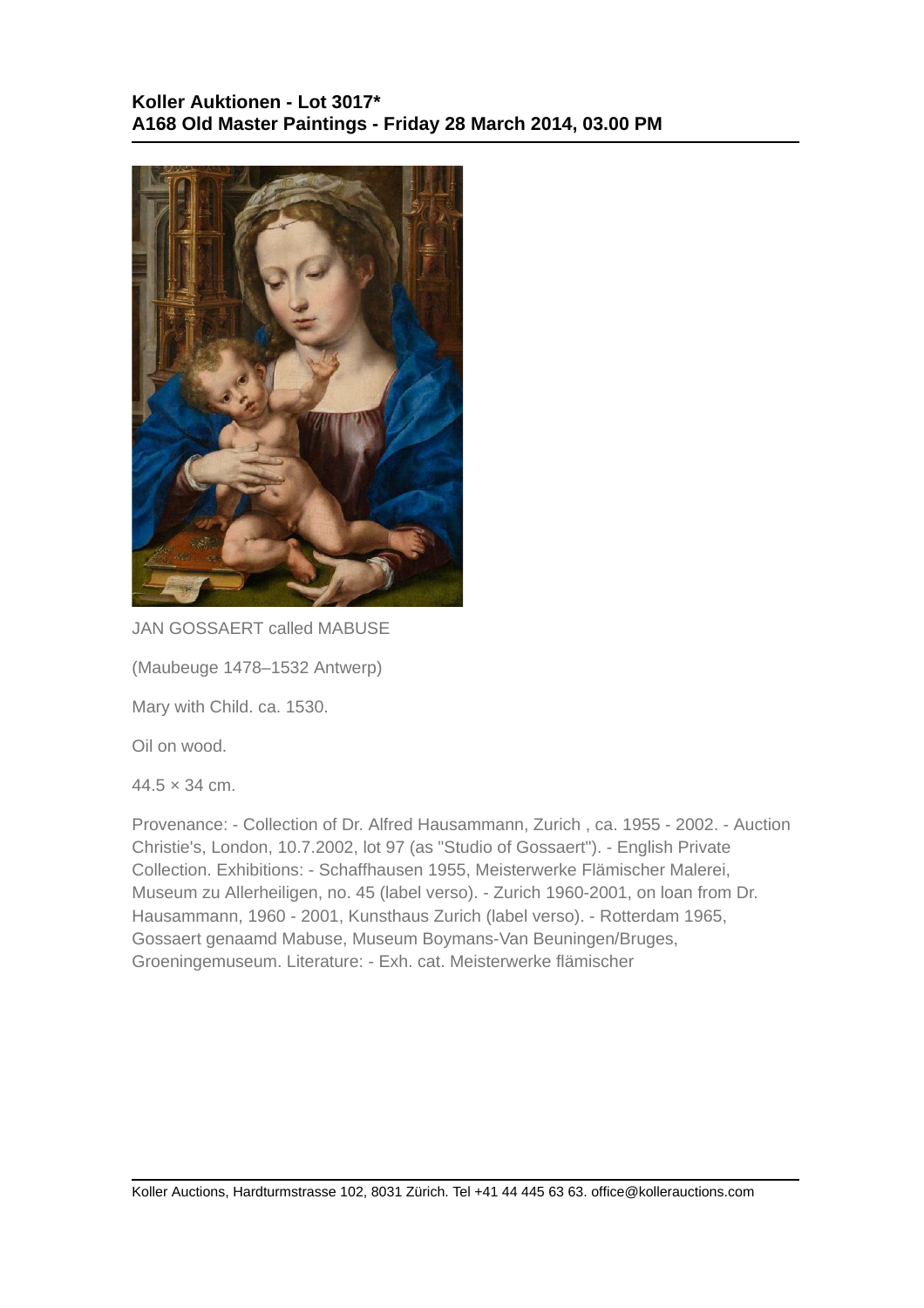## **Koller Auktionen - Lot 3017\* A168 Old Master Paintings - Friday 28 March 2014, 03.00 PM**

Malerei, Museum zu Allerheiligen, Schaffhausen 1955, cat. no. 45, p. 28. - Henri Pauwels, H. R. Hoetink and Sadja Herzog (eds.): exh. cat. Jan Gossaert genaamd Mabuse, Museum Boymans-Van Beuningen, Rotterdam / Groeningemuseum, Bruges, Rotterdam 1965, cat. no. 30, pp. 183-186. - Sadja Herzog: Jan Gossart called Mabuse (ca. 1478 - 1532): A Study of His Chronology with a Catalogue of His Works, 3. vols., PhD diss. Bryn Mawr College, Bryn Mawr 1968, pp. 371-372, no. 94 (under "misattributions"). - Jochen Sander: Anmerkungen zu Gossaert, in: Hamburger, Jeffrey F. / Korteweg, Anne S. (eds.): Tributes to James H. Marrow: Studies in Late Medieval and Renaissance Painting and Manuscript Illumination, Turnhout 2006, pp. 421 (426) - 430 (there listed as an autograph work and dated to the mid-1520s). - Maryan W. Ainsworth et al. (ed.): Man, Myth, and Sensual Pleasures. Jan Gossart's Renaissance. The Complete Works, New York 2010, cat. no. 19, pp. 182-183 with ill. (listed there as an autograph work and dated to 1530). This important and outstanding painting with Mary and the Child by Jan Gossaert was recently subjected to detailed examination in the original during preparations for the large exhibition and catalogue raisonné of the Flemish master's work at the Metropolitan Museum of Art, New York, by curator Dr. Maryan W. Ainsworth and she was convinced of its authorship. The painting is of exceptional rarity, since the limited oeuvre of the Fleming comprises about 60 works and the majority are in prestigious museums: among others, the Metropolitan Museum of Art in New York, the National Gallery in London, the Gemäldegalerie of the National Museums Berlin, the Museo del Prado in Madrid, and the Hermitage in St. Petersburg. Only two paintings of this subject are in private collections, of which the work offered here is one. Jan Gossaert, also called Mabuse after his birthplace Maubeuge in Hennegau, counts as one of the outstanding painters of the Renaissance north of the Alps. His work combines the tradition of early Netherlandish painting from Jan van Eyck to Memling with the artistic achievements of the Italian Renaissance and transforms them into an ideal synthesis of the highest perfection. Gossaert, who was active in the first third of the 16th century, completed both religious as well as secular paintings, which he created for the major patrons of his day. Thus Gossaert entered into the service of Philip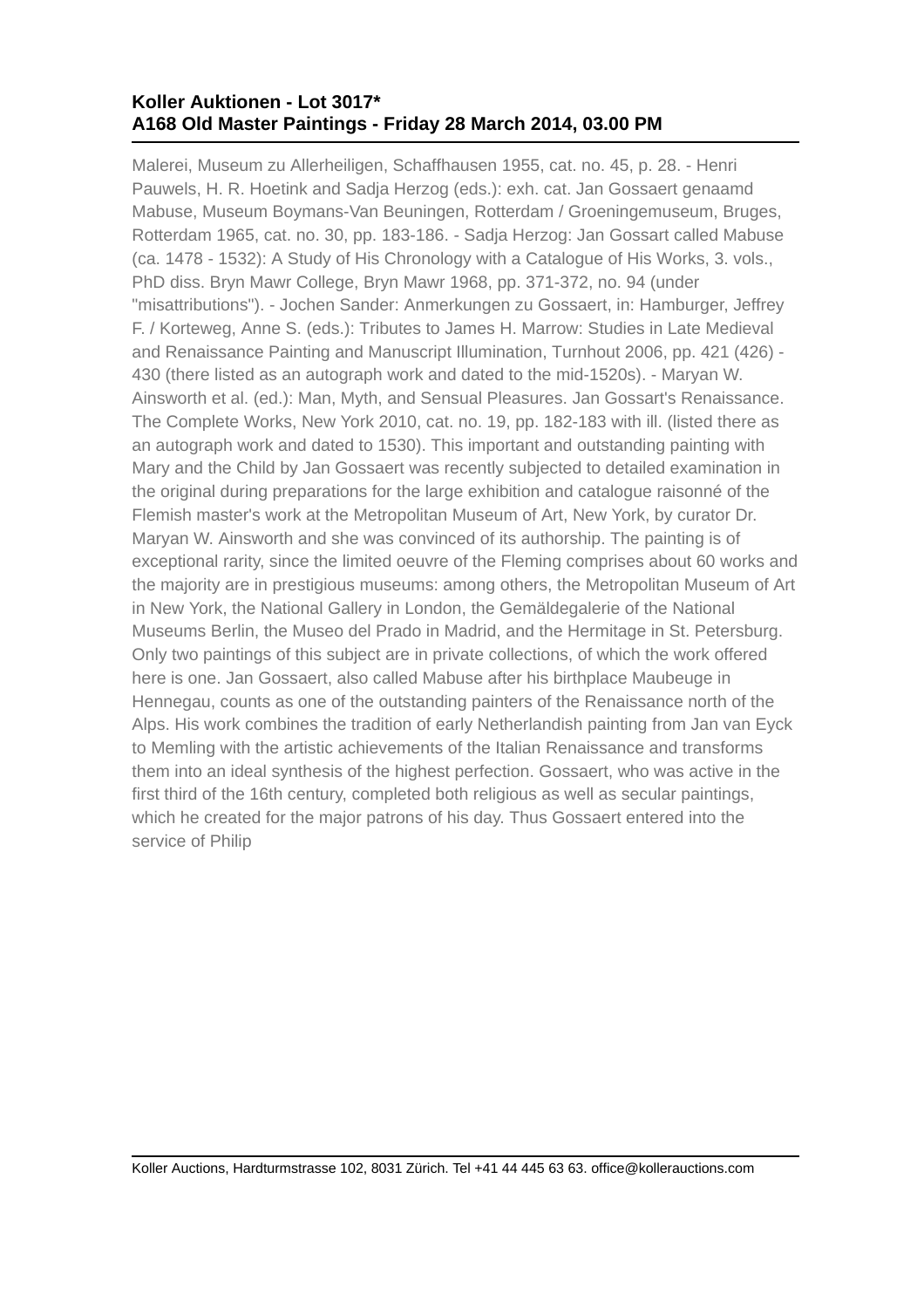## **Koller Auktionen - Lot 3017\* A168 Old Master Paintings - Friday 28 March 2014, 03.00 PM**

of Burgundy and followed him in 1508/09 to Italy, where he came to terms with the masterpieces of the Italian Renaissance. The painting with Mary and the Child by Jan Gossaert offered here was in the collection of Dr. Alfred Hausammann in Zürich beginning approximately in the mid-1950s, and was on loan to the Kunsthaus Zürich for display from 1960 to 2001. In addition, the painting was shown in two exhibitions: "Meisterwerke Flämischer Malerei" (Masterpieces of Flemish Painting) at Schaffhausen in 1955 and "Gossaert genaamd Mabuse" (Gossaert called Mabuse) in Rotterdam and Bruges in 1965. The painting was mistakenly believed to be the work of a follower after the appearance of Sadja Herzog's study. In 2002, the painting came up for auction with this attribution in London. The present owner arranged for a careful and professional restoration in which the old overpainting was removed and the original appearance was again brought to the fore. In addition to the internationally recognized Gossaert connoisseur Dr. Ainsworth, who lists it as an autograph work by Gossaert in her exhibition catalog of 2010 (which also serves as the catalogue raisonné); Dr. Jochen Sander, Curator of German, Flemish and Dutch painting at the Städel Museum, Frankfurt, also has no doubt as to Jan Gossaert's authorship. The composition shown here depicts the Mother of God in front of a late-Gothic architectonic throne, part filigree and part solid stone, with the infant Jesus sitting before her on green velvet. Each is turned towards the viewer in a frontal pose. While Mary assumes a contemplative attitude, gazing downward and embracing her child protectively, the Christ Child through his expansive gestures and direct eye contact, engages the attention of the viewer, and his childlike exuberance is expressed affectionately. Maryan W. Ainsworth sees strong stylistic and compositional parallels between our painting and a depiction of Mary with the infant Jesus before a landscape, signed and dated 1531, in the Cleveland Museum of Art (fig. 1, oil on wood, 48.9 x 38.4 cm, see Ainsworth, ibid., no. 20), and for this reason proposes a dating of 1530 for our panel. Gossaert painted several other similar compositions with the Virgin and Child, all of which are among his late work, dating between 1525 and 1530. These include versions in the National Gallery in London (ibid., no. 13), the Gemäldegalerie of the Berlin State Museums (fig.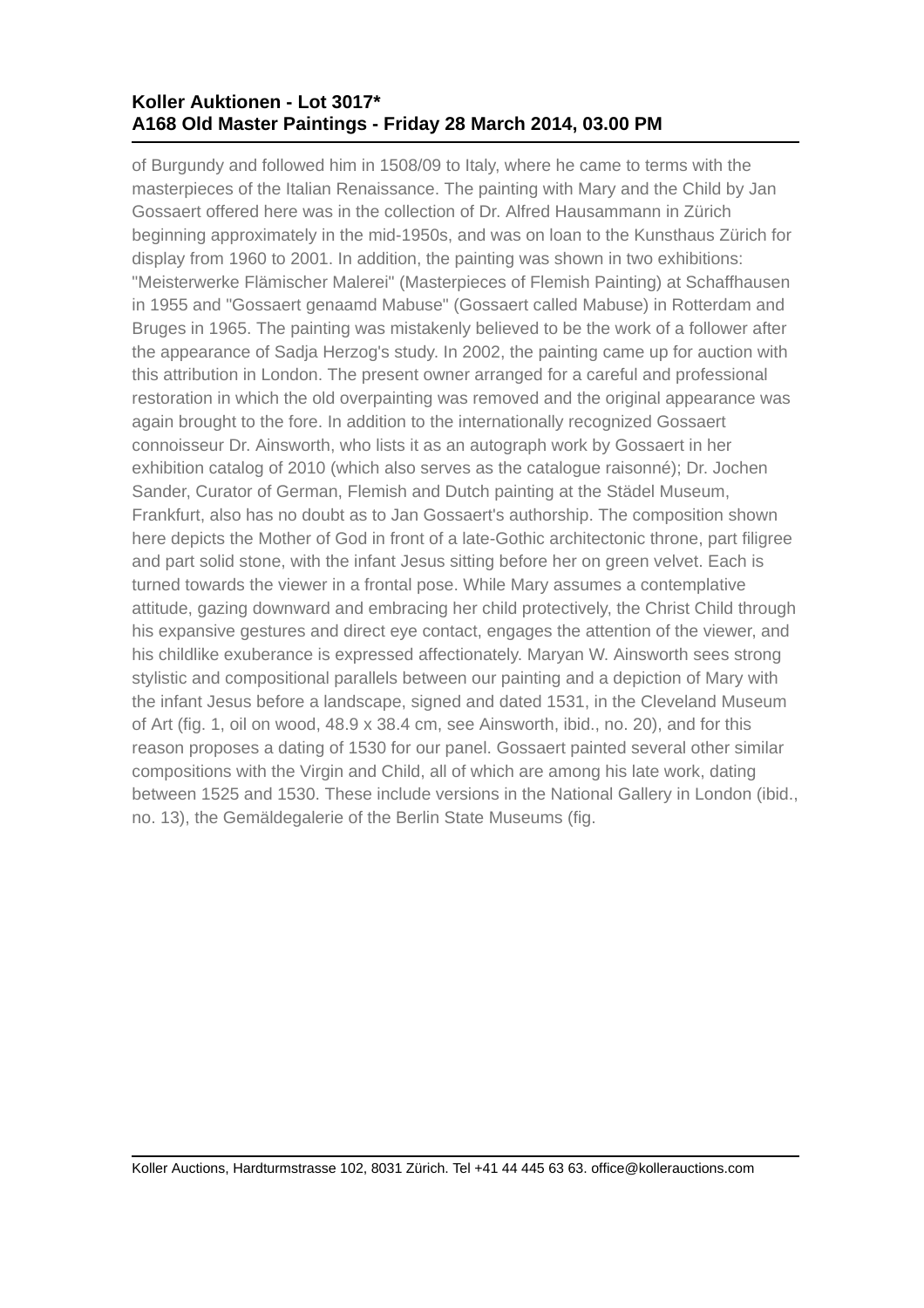## **Koller Auktionen - Lot 3017\* A168 Old Master Paintings - Friday 28 March 2014, 03.00 PM**

2, inv. no. 650, ibid., no. 15) and the Museo de Bellas Artes in Bilbao (ibid., no. 18). It is probable that this theme of the Madonna and Child enjoyed a growing demand and the paintings were conceived for the private worship of devout patrons. Dr. Sander also compares our painting stylistically with Gossaert's "Danae," dated 1527, at the Alte Pinakothek in Munich; particularly the attentive gaze of the Child and the Madonna's head type, which leads him to consider a somewhat earlier dating of the middle 1520s as well (Sander ibid., p. 430, footnote 22). It is certainly worth noting as well the preservation of the painting offered here, as Jochen Sander has previously remarked in his article (see Literature). He emphasizes that the picture, probably painted on two vertically arranged oak boards, is largely preserved in its original state. Through the cleaning conducted recently, fine glazes in the shadows of the flesh tones have come to light. With infrared reflectography underdrawing can also be discerned in some places that enables us to reconstruct the artist's working process.

CHF 1 800 000 / 2 200 000 € 1 682 240 / 2 056 070

Koller Auctions, Hardturmstrasse 102, 8031 Zürich. Tel +41 44 445 63 63. office@kollerauctions.com